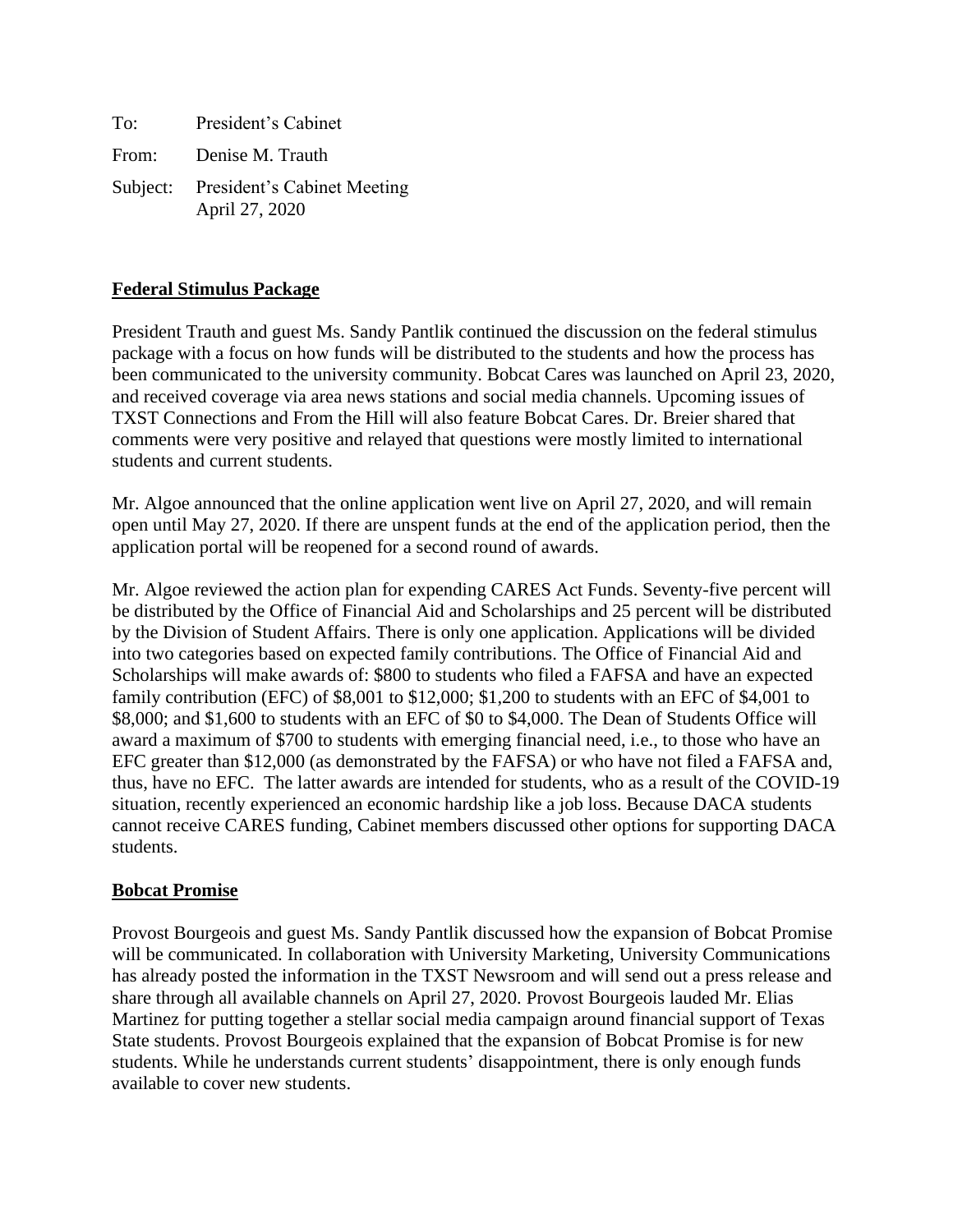### **Impact of COVID-19 Crisis**

President Trauth continued the discussion on convening small working groups to address pandemic and post pandemic challenges. Cabinet members agreed that the working assumption is that face-to-face instruction will return in summer II and fall 2020.

### **VPSA Search**

Dr. Lloyd discussed the VPSA leadership profile.

### **University Budget**

Mr. Algoe discussed the fiscal year 2021 budget.

### **President's Update (#556)**

President Trauth announced that she recently updated the alumni board members and leadership council on Texas State's: response to the COVID-19 situation; financial assistance to students; and financial planning efforts for fiscal year 2021. President Trauth will provide a similar update to faculty and staff. Information Technology will work with President Trauth to set up a meeting that can accommodate a large number of participants.

#### **Significant Issues (#01)**

Provost Bourgeois provided admissions for summer session II and fall 2020 admissions update.

Mr. Algoe shared a timeline for implementation of budget changes.

Mr. Algoe announced that complimentary curbside lunches will continue through May 4, 2020. Mr. Algoe lauded Chartwells and the dining services team for serving hundreds of meals per day and shared that they are making plans to offer a free lunch to first responders.

Dr. Breier shared that the Texas Higher Education Coordinating Board, in partnership with the Greater Texas Foundation and the Trellis Foundation, has launched the Texas Emergency Aid Grant Program to support students enrolled in Texas higher education institutions during the COVID-19 crisis.

Mr. Pierce provided an update on Texas State's progress toward membership in Association of Research Libraries (ARL). The ARL request for membership was submitted in June 2019; an informal site visit was completed in March 2020; and a notice that Texas State passed the informal site visit was received in April 2020. The next step is a formal site visit. Given travel restrictions related to the COVID-19 situation, a virtual site visit is being considered in lieu of a formal in-person visit.